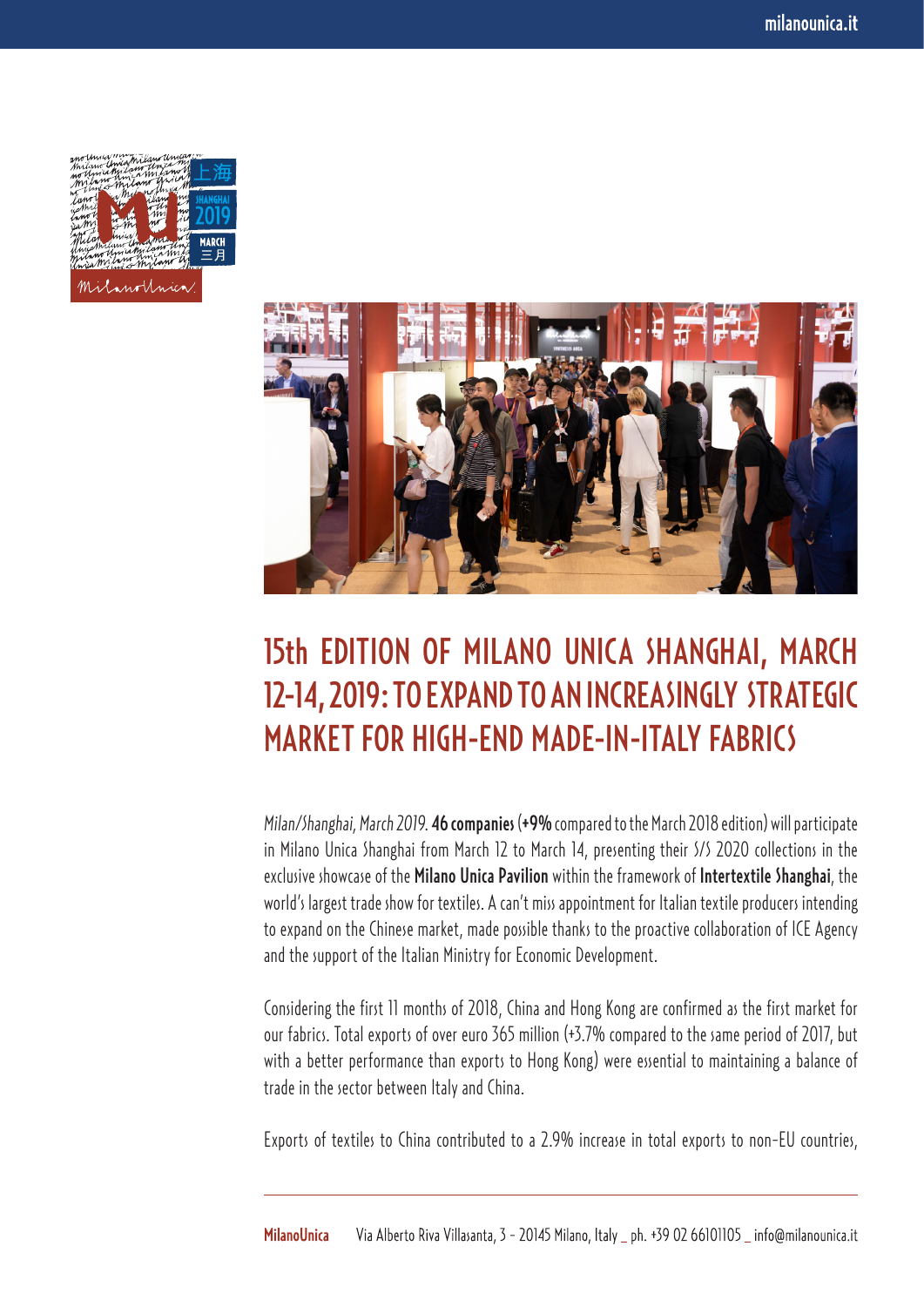

against a drop of -3.5% recorded by intra-EU exports, where Germany, although in decline, still remained the second largest market, with a value of about euro 315 million.

"*Also in 2018, China, together with Hong Kong, confirmed its leadership position as a market for our fabrics, and is still growing. This performance essentially contributes to maintaining the segment's balance of trade at breakeven. The data, at least for our industry, dispel concerns associated with the Beijing government's promotion of Chinese products, meant to foster growth in domestic spending. In this fifteenth edition we also expect to reach out to that portion of Chinese buyers who, given the scheduling conflict with the Chinese New Year celebrations, did not come to Milan in February,*" commented Ercole Botto Poala, President of Milano Unica.

"*With a Chinese textile industry that presents an ever-expanding demand, offering the support of ICE Agency to a platform like Milano Unica - which boasts among its exhibitors the most important companies of the Italian national panorama of the sector - outlines a strategy of internationalization for the entire national textile and apparel industry, while also playing the role of accelerator for the future expansion of smaller companies,*" continued Massimiliano Tremiterra, Director of the Shanghai ICE Agency.

"*The 2018 performance of the export mix of our fabrics confirmed that China is further consolidating the growing trend for the demand of fabrics and accessories for women and children, alongside the traditional fabrics for men. An opportunity to be pursued with great attention and determination, without falling into the trap of thinking that the Chinese market is only looking for combed wool. We can do this by raising the quality of our offer even higher, starting with our commitment to sustainability, which is becoming a key factor in China, too*," the President of Milano Unica added.

It should be noted that exports of cotton fabrics and knits (jersey) together make for over 30% of our total. It is undoubtedly true that the greatest contribution (approximately 42% of the total) is derived from exports of combed wool, worth over euro 150 million.

"*The promising increase in the number of exhibitors and, even more, the double-digit growth in the display modules is evidence of the fact that Italian high-end textile producers are fully aware of the importance of the Chinese market, as well as of our trade show. I also confirm the date for the next*